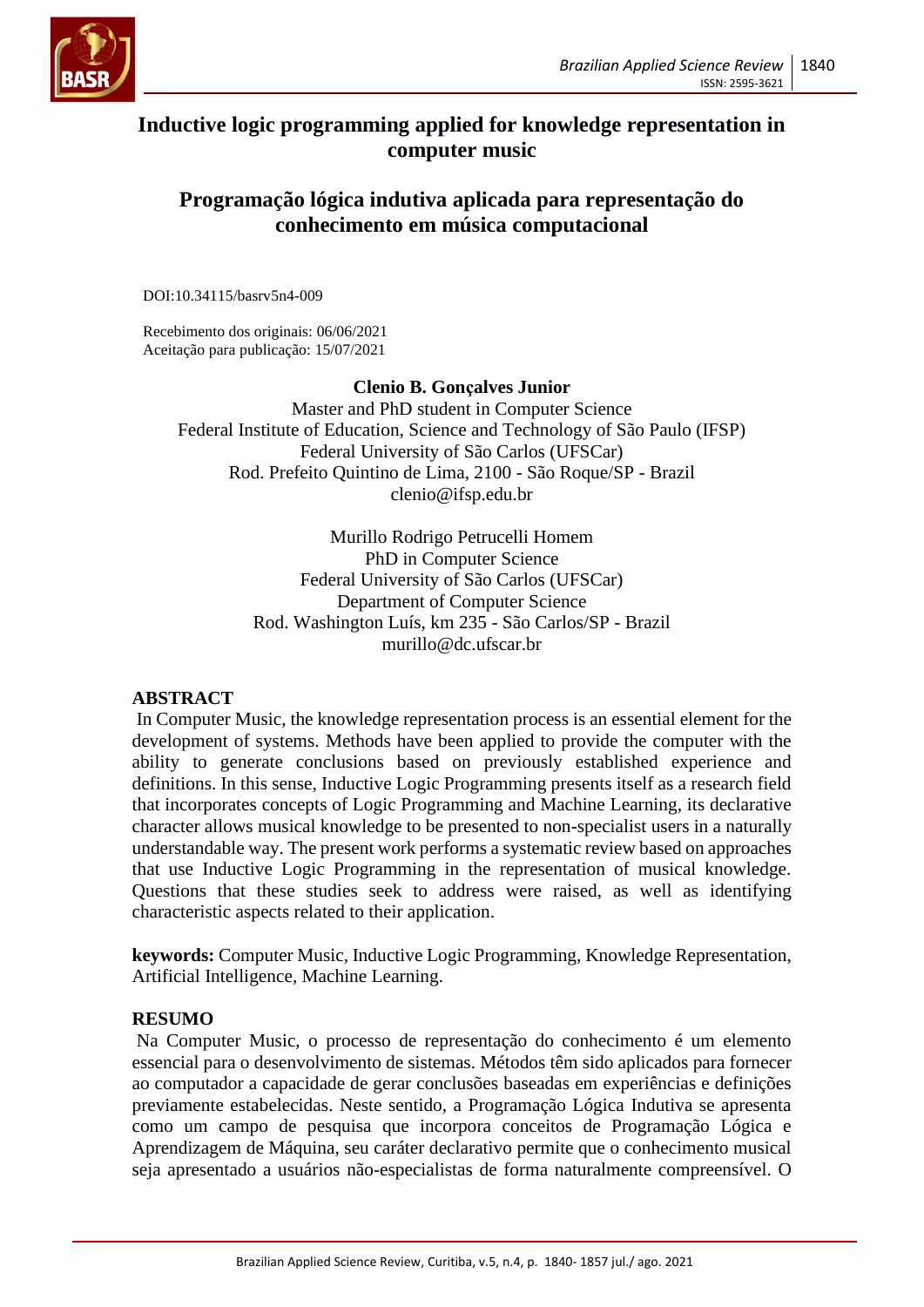

presente trabalho realiza uma revisão sistemática baseada em abordagens que utilizam a Programação Lógica Indutiva na representação do conhecimento musical. Foram levantadas questões que estes estudos procuram abordar, assim como identificados aspectos característicos relacionados à sua aplicação.

**Palavras-Chave:** Música computacional, Programação Lógica Indutiva, Representação do Conhecimento, Inteligência Artificial

## **1 INTRODUCTION**

The field of Computer Music has stood out over time, among other factors, for its multidisciplinary characteristic (MILETTO et al., 2004). Studies carried out in this area have provided assistance in understanding concepts involving human-computer interaction, programming paradigms, cognitive processes, etc. The area of Artificial Intelligence, in particular, concentrates a great variety of works that maintain a close relationship and whose affinity dates back several decades ago (FERNÁNDEZ; VICO, 2013; MINSKY, 1981; WIGGINS, 2000; DELGADO, 2011; ROADS, 1985).

Closely linked to the symbolic approach in artificial intelligence, there is the concept of knowledge representation. This research field deals with information modeling elements, so that the computer has the ability to efficiently generate logical conclusions, enabling the execution of complex activities that involve elements such as reasoning and creativity. The definition of an adequate tool for knowledge representation is essential for the development of an artificial intelligence system to be successful (ALVARO; MIRANDA; BARROS, 2005).

Thus, the modeling of the knowledge representation structure is of paramount importance in computer music activities (RAMIREZ; HAZAN, 2005), and the processes involving such activity should compose the first phase in the development of a system (BALABAN, 1996 ). More specifically, declarative modeling, through First Order Logic, is an important method. Both its descriptive structure and the application mechanisms raise particularly interesting questions (WHALLEY, 2005). This model presents a natural formalism for the definition of musical components, allowing inferences to be made on a previously defined musical basis, in addition to providing the discovery of new structural patterns.

In this context, Inductive Logic Programming (ILP) presents itself as a growing field of research that combines the concepts of Logic Programming and Machine Learning (MORALES; MORALES, 1995). ILP is based on first-order logic, which gives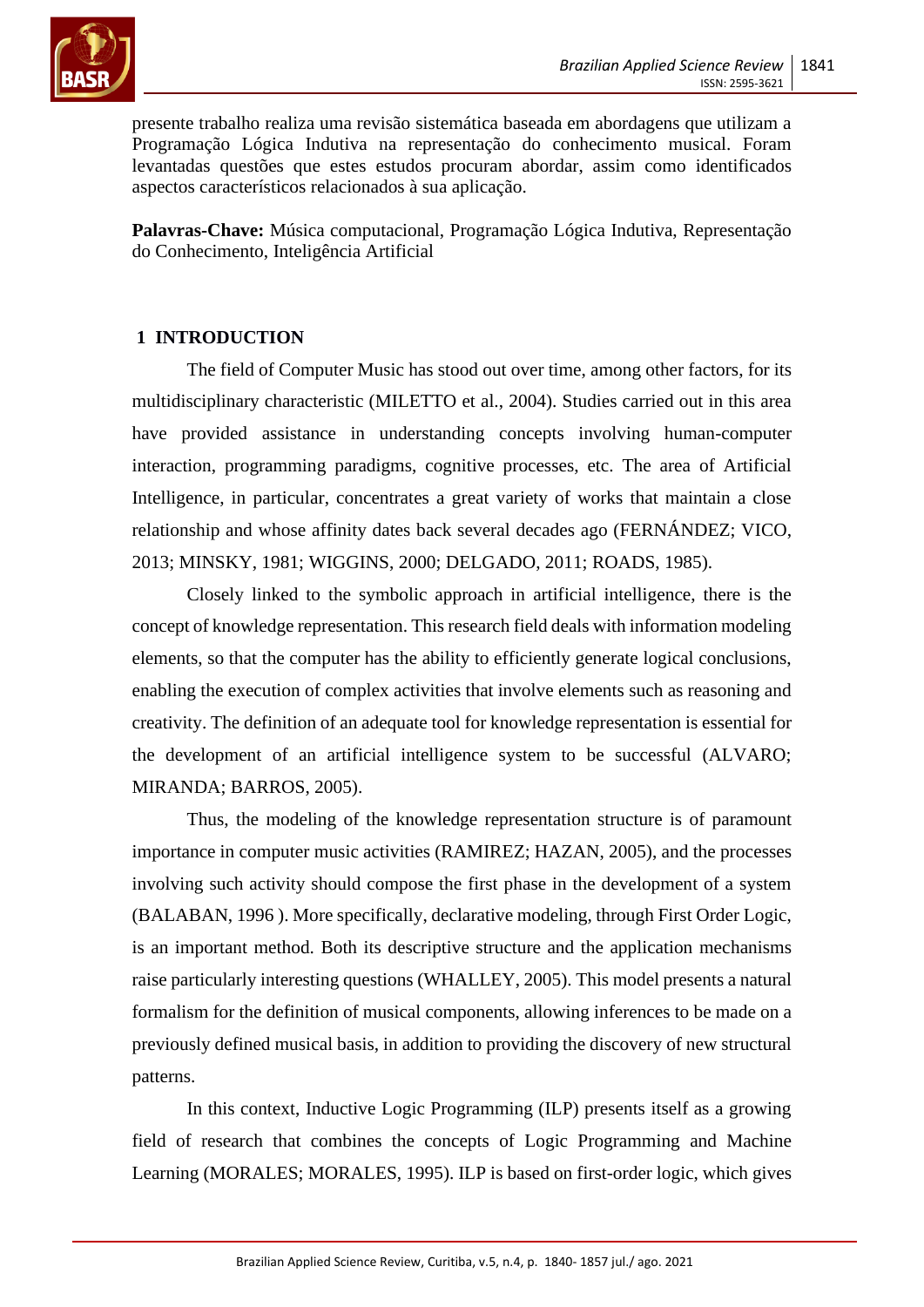

it a declarative character, this allows the result of the processing generated by a system to be presented to non-specialist users in a simple and intuitive way (DIXON; MAUCH; ANGLADE, 2011 ).

Through inductive logic programming, new musical knowledge can be generated automatically from the derivation of structures and rules expressed in the form of Horn clauses. A series of models have been proposed in works involving concepts such as counterpoint, performative expressiveness, harmonic representation, modal inference, among others. Additionally, ILP has been applied as an efficient resource for knowledge representation regarding the characterization of musical genres and styles (POMPE; KOONONENKO; MAKSE, 1996; NUMAO; TAKAGI; NAKAMURA, 2002; ANGLADE et al., 2010; DIXON ; MAUCH; ANGLADE, 2011; PEREZ; RAMIREZ; KERSTEN, 2008).

Several systems that implement logical induction have been used in specific musical applications, such as Aleph (SRINIVASAN, 2007), TILDE (BLOCKEEL, 1999) and PAL (MORALES, 1994). Such systems carry out the inductive process using languages like Prolog. Furthermore, cognitive theories have been applied in musical analysis, such as Narmor (SAKHARE; HANCHATE, 2014), aiming at understanding melodic structures.

Thus, the importance of conducting a survey is highlighted, considering approaches that apply ILP in the process of representing musical knowledge. This should investigate criteria and practices adopted, as well as the use of computational resources, as well as concepts involved in the field of Musicology. Such activity should provide evidence-based subsidies that lead to the design of guidelines in the elaboration of related works (KEELE, 2007).

This present work is an extension of GONÇALVES JR; HOMEM (2015), presenting a systematic literature review based on approaches that apply Inductive Logic Programming in the process of musical knowledge representation. The rest of the article is organized as follows: Section 2 describes the methodology used. Section 3 presents and analyzes the results related to the research questions. Section 4 concludes the paper, outlining the main conclusions reached.

### **2 METHODOLOGY**

In order to carry out a survey of works that address the representation of musical knowledge through Inductive Logic Programming, a systematic literature review was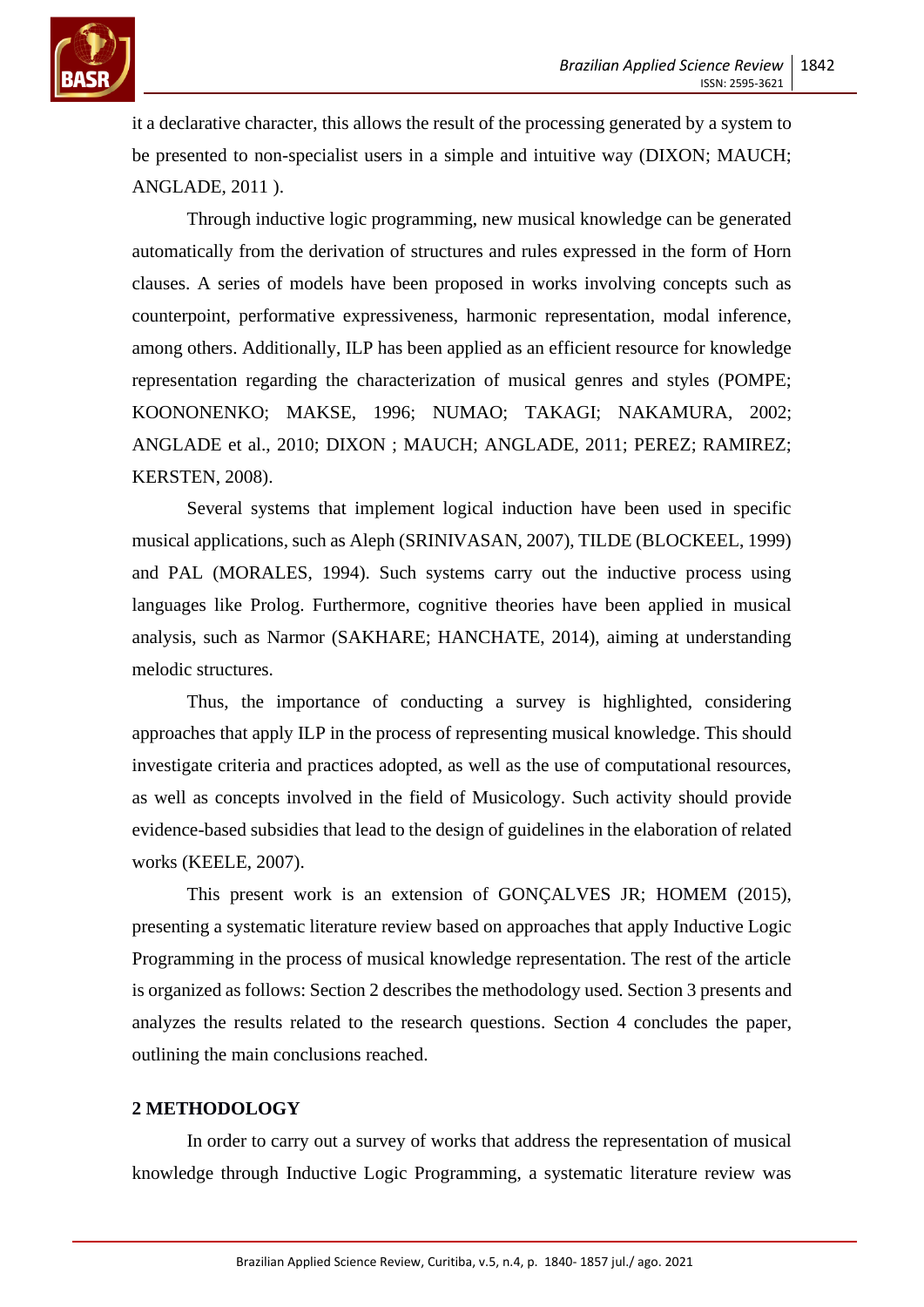

prepared. The research methodology was applied according to criteria and recommendations presented in KITCHENHAM (2009). Two questions were raised to serve as a guideline for the work:

Q1: What architecture is proposed for the representation of musical knowledge?

Q2: How does the approach apply computational resources linked to ILP?

Thus, we sought to find approaches that enable the study of the technique in question. The steps taken to select the jobs are described below.

### 2.1 SEARCH STRATEGY

The search was carried out based on publications of academic papers, articles in scientific journals and participation in conferences. The following query bases were used:

- Academic Search Premier
- ACM Digital Library
- Cambridge Journals Online
- Computers and Applied Sciences
- Oxford Journals
- Computer and Information Systems
- SpringerLink
- Web of Science
- ScienceDirect
- SCOPUS
- IEEE Xplore
- Google Scholar

Regarding the research strategy, the work was based on the English and Portuguese languages. The main terms were listed according to the issues raised. The activities were carried out along the same lines as the approaches presented in (TOMAS, 2013; KHURUM; GORSCHEK, 2009; ABDALLA; DAMASCENO; NAKAGAWA, 2015; CHEN; BABAR; ALI, 2009). Only works carried out from 1990 onwards were considered, due to the fact that in that year the formalism of the First Order Inductive Logic (FOIL) was introduced (QUINLAN, 1990).

### 2.2 SEARCH STRINGS

Two initial expressions were taken as the basis for the search, emphasizing the musical element and inductive logic programming. Both were applied in conjunction with components aimed at representing knowledge. Next, equivalent literal expressions were added and pronunciation derivations added. The key elements for selection were joined by the "AND" operator and the alternative variations were connected by the "OR" operator. Thus, considering the two languages in question, the following search strings were created: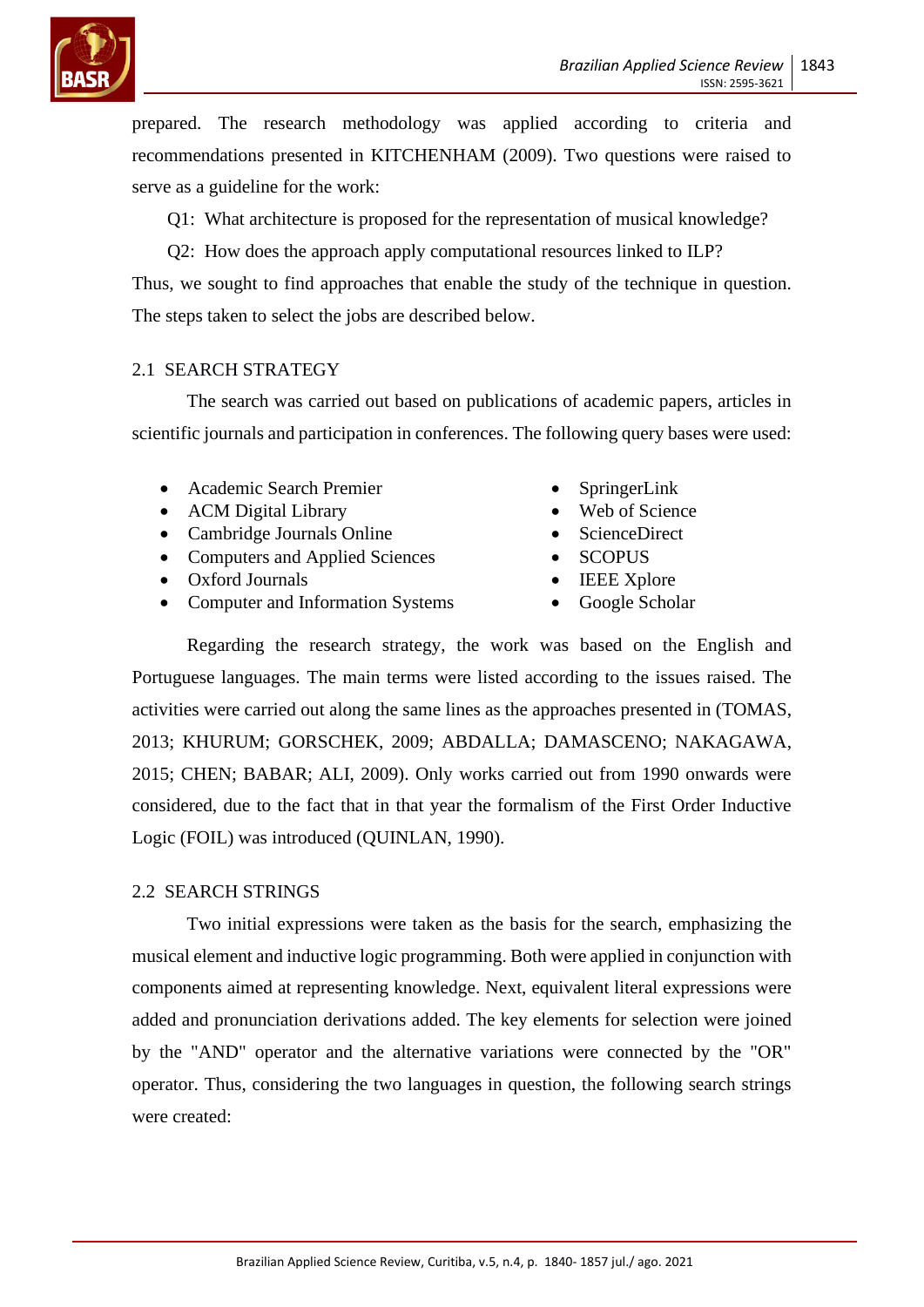

- 1. ("knowledge representation" AND musi\*) OR ("musi\* representation" AND knowledge) OR ("musi\* knowledge" AND representation) OR (knowledge AND representation AND "computer musi\*")
- 2. ("representacao de conhecimento" AND musi\*) OR ("representacao musi\*" AND conhecimento) OR ("conhecimento musi\*" AND representacao) OR (conhecimento AND representacao AND "computacao musical")
- 3. "inductive logic programming" AND knowledge AND representation
- 4. "programação lógica indutiva" AND conhecimento AND representação

### 2.3 STUDY SELECTION

For the selection of studies, filters were applied in order to highlight the most important studies according to the proposed purpose. For an adequate refinement of relevant topics, the search was directed more specifically to the following subjects:

Artificial intelligence, Expert systems, Automatic composer, Algorithmic composition, Music representation, Logic programming, Answer set programming, Prolog, Logical language, Automatic composition, Constraint programming, Declarative languages, Declarative system, Knowledge-based system.

Figure 1 shows the criteria used in the elaboration of the filters, as well as the number of works selected at each stage.

From an initial quantity of 7075 works, the number of 9 works to be studied was reached. The difference between these values is explained in KITCHENHAM (2009). Table 1 presents the approaches, each one received a numerical identification and a name formed by the first two words of the title.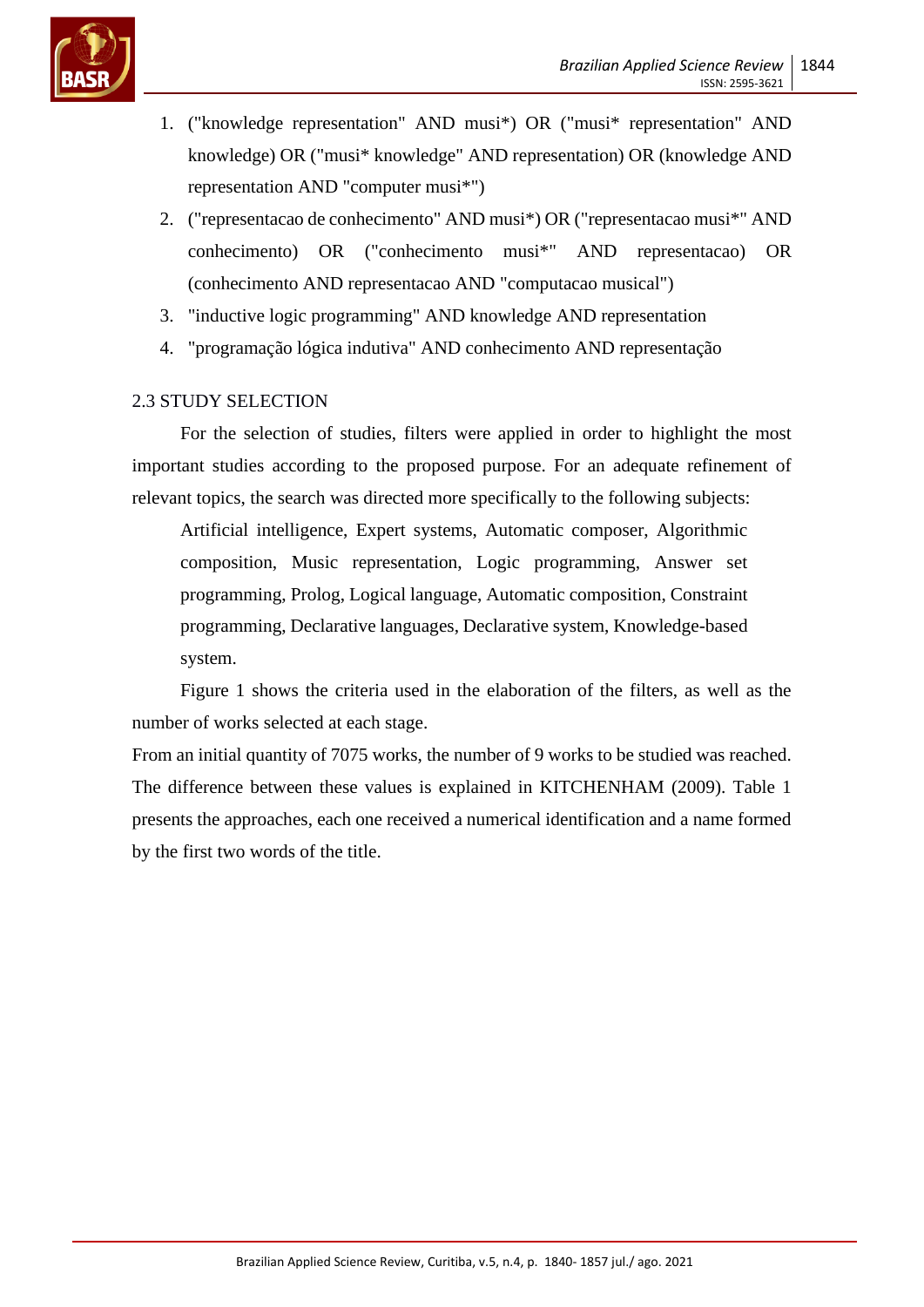



#### **Figure 1: Steps in the search strategy.**

#### **3 RESULTS AND ANALYSIS**

Continuing the research and screening processes, the 9 selected approaches were analyzed from the point of view of the components relevant to the review. Fundamental elements as well as characteristic features were identified according to the basic questions. The following is a discussion of the approaches taken in relation to these issues. Considering the interrelationship between the raised components, some aspects will be analyzed along with their description.

# 3.1 WHICH ARCHITECTURE IS PROPOSED FOR THE REPRESENTATION OF MUSICAL KNOWLEDGE?

When dealing with elements related to musical representation through the computer, components such as symbolic notation, file formats, encoding resources, programming techniques and data abstraction have been applied at the information processing level. Additionally, the work involving musical knowledge representation addresses aspects related to programming paradigms and components linked to formal logics, in addition to efficient search and decision-making methods.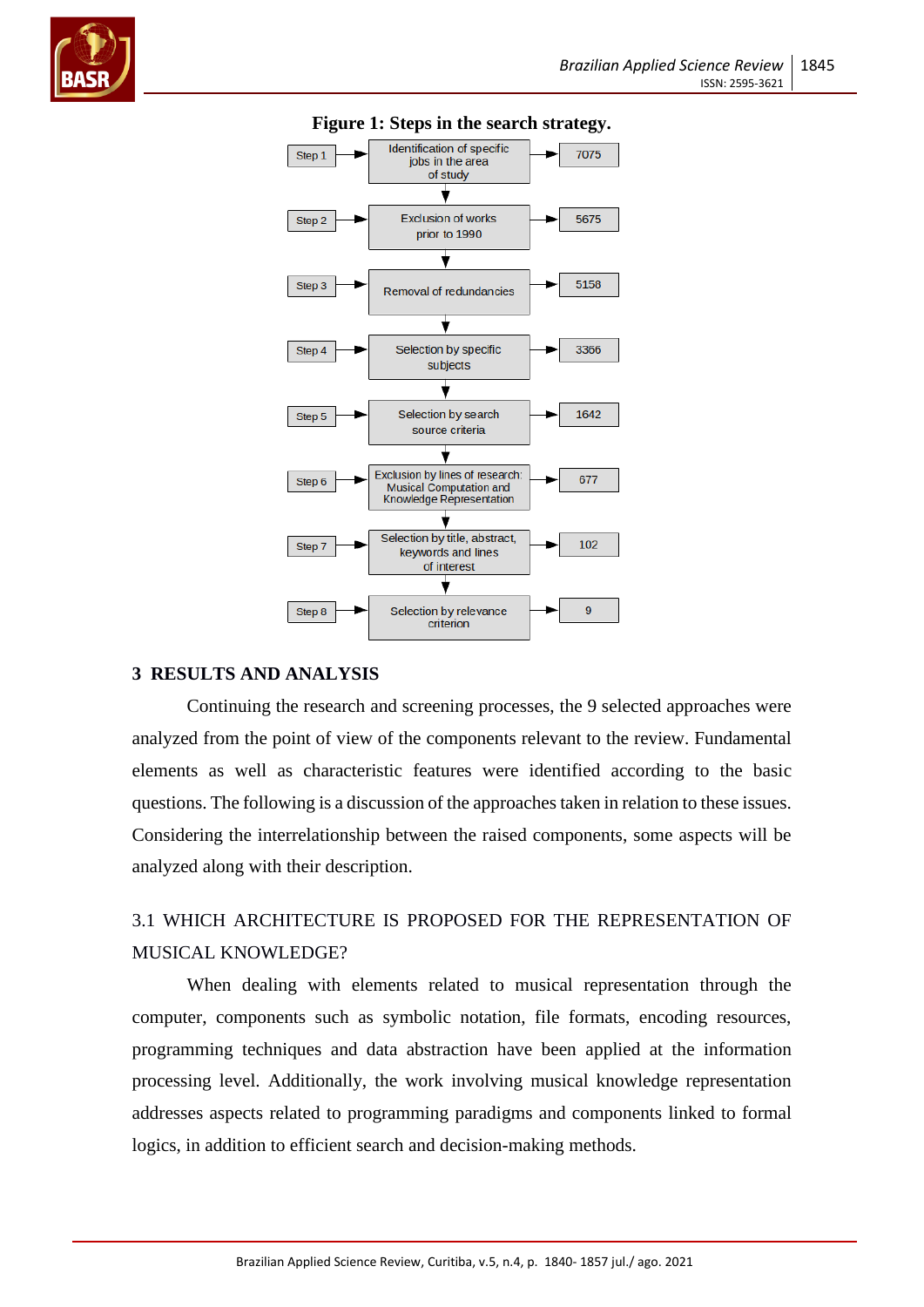| ID           | <b>APPROACH</b>                | <b>TITLE</b>                                                                                  | <b>REFERENCE</b>          |
|--------------|--------------------------------|-----------------------------------------------------------------------------------------------|---------------------------|
| 1            | SymbolicRepresentation         | Symbolic Representation of Chords for Rule-<br><b>Based Evaluation of Tonal Progressions</b>  | Chong and Ding, 2014      |
| $\mathbf{2}$ | ImprovingMusic                 | Improving Music Genre Classification Using<br><b>Automatically Induced Harmony Rules</b>      | Anglade et al., 2010      |
| 3            | ProbabilisticLogic             | Probabilistic and Logic-Based Modelling of<br>Harmony                                         | Dixon et al., 2011        |
| 4            | ApplicationILP                 | Application of ILP in a musical database: lear-<br>ning to compose the two-voice counterpoint | Pompe et al., 1996        |
| 5            | LearningMusical                | <b>Learning Musical Rules</b>                                                                 | Morales and Morales, 1995 |
| 6            | <b>ExpressiveConcatenative</b> | Expressive Concatenative Synthesis by Reusing<br>Samples from Real Performances Recordings    | Maestre et al., 2009      |
| 7            | ConstructiveAdaptive           | Constructive Adaptive User Interfaces - Com-<br>posing Music Based on Human Feelings          | Numao et al., 2002        |
| 8            | ModelingMoods                  | Modeling Moods in Violin Performances                                                         | Perez et al., 2008        |
| 9            | ModelingExpressive             | Modeling Expressive Music Performance in<br>Jazz                                              | Ramirez and Hazan, 2005   |

#### **Table 1: List of reviewed studies.**

SymbolicRepresentation (CHONG; DING, 2014) uses a rules-based system to incorporate the knowledge applied in the musical information interpretation process. The rules are formulated based on considerations such as displacement of the fundamental, movement of the bass and factors related to the conduction of the main voice. In order to model the movement of the harmonic field, the grammatical structure is represented by rules of current western musical theory. In contrast to traditional "if-then-else" algorithms, a decision tree structure is adopted, which allows for more efficient results.

Two main categories of rules are implemented. The first defines constraints in order to direct the focus of the inference process to specific sets of harmonic progressions. Thus, if there is a need to distinguish between chromatic and diatonic chords, you can create a rule that all chords in a progression must belong to the same key. The second category carries out harmonic considerations on the conduction of the main voice. In this case, a set of rules can be implemented to ensure proper handling of cadential chord resolutions.

The ImprovingMusic approach (ANGLADE et al., 2010) is focused on identifying music styles and genres. Harmonic progressions are handled using the sequential description of chords. Low-level audio descriptors are combined with a machine learning tool, which enables classification based on cadences. The sequences serve as a basis for training and are obtained inductively from automatic transcriptions.

In this way, it is possible to obtain a satisfactory performance in the classification of musical genres. A set of attributes is used in defining the representative parameters.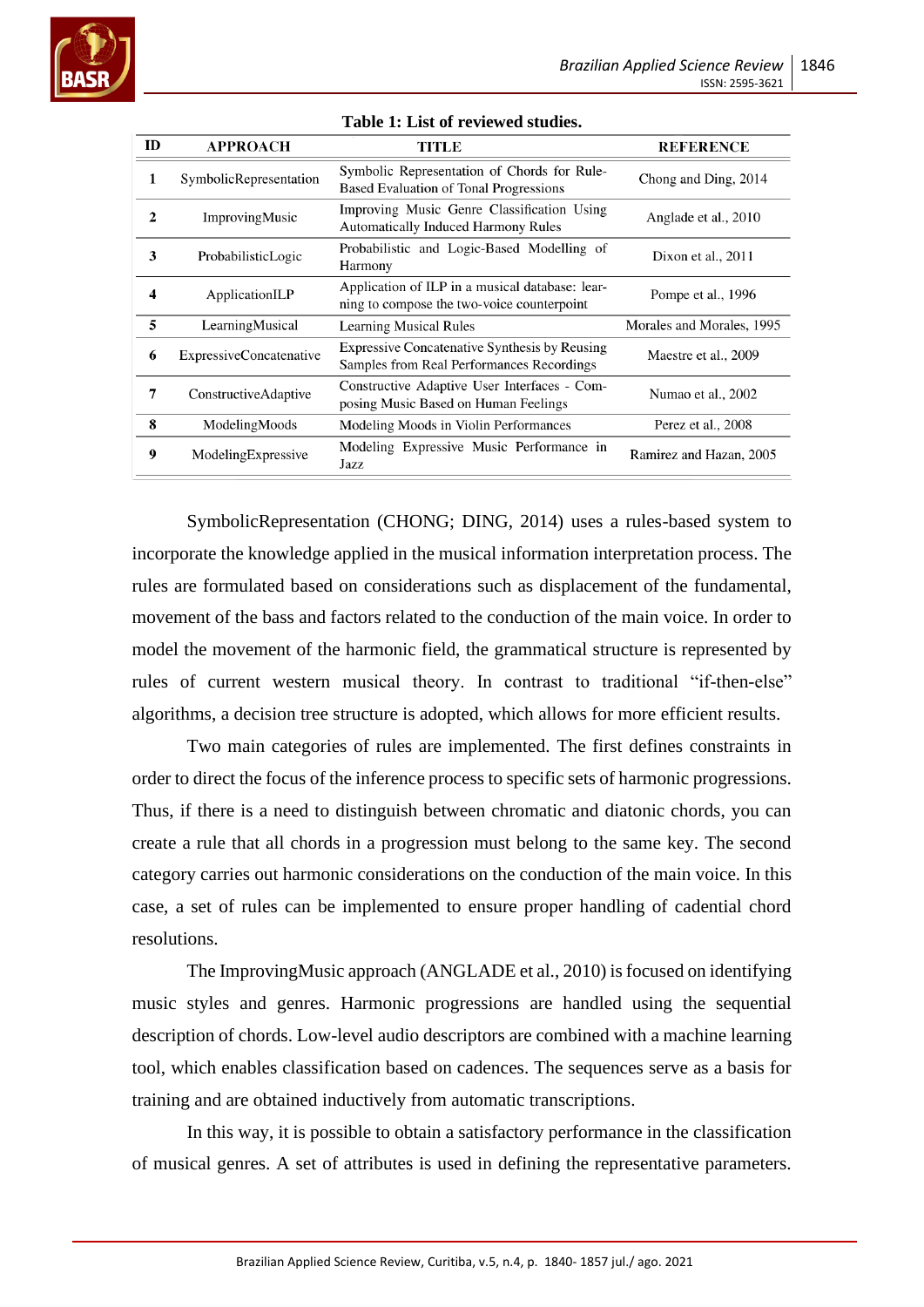

This set involves elements such as time and dynamics, in addition to the sound spectrum and pitch descriptors. Musical excerpts are represented by lists that incorporate the chords they contain. Genres are represented by sets of snippets. For each genre, we seek to find harmonic rules that describe characteristic sequences in chords present in the stored songs. These harmonic rules constitute a Context-Free Grammar.

| <b>Uses the MIDI standard</b>                     |  |  |  |  |  |
|---------------------------------------------------|--|--|--|--|--|
| Performs analog data collection                   |  |  |  |  |  |
| <b>Performs pre-processing</b>                    |  |  |  |  |  |
| Performs additive synthesis                       |  |  |  |  |  |
| <b>Basic structure: melody</b>                    |  |  |  |  |  |
| <b>Basic structure: counterpoint</b>              |  |  |  |  |  |
| <b>Basic structure: harmony</b>                   |  |  |  |  |  |
| <b>Integrated Technique: Genetic Algorithms</b>   |  |  |  |  |  |
| <b>Integrated Technique: Data Mining</b>          |  |  |  |  |  |
| <b>Integrated technique: Stochastic processes</b> |  |  |  |  |  |
| <b>Integrated Technique: Logical Constraints</b>  |  |  |  |  |  |
| <b>Polyphonic texture representation</b>          |  |  |  |  |  |

| Table 2: Structural elements in knowledge representation. |  |  |
|-----------------------------------------------------------|--|--|
|                                                           |  |  |

Only harmonic characteristics belonging to known genres are considered in this model. Thus, chords with purely ornamental purposes and sequences not characteristic of the styles maintained are disregarded. In this formalism, chords are represented by letters of the alphabet and labeled using cipher notation. Chord properties are described using logical predicates that return true or false values. Integrating to the inductive mechanism, some structural elements were used in the approaches. Such components were applied in order to compose the specific knowledge representation model. Table 2 presents these elements.

ProbabilisticLogic (DIXON; MAUCH; ANGLADE, 2011) presents two approaches aimed at harmonic modeling: probabilistic and logic. With this, it is possible to obtain both the category of musical knowledge, as well as the reasoning used by a musician when performing a similar task. Chords are transcribed from audio recordings. The system performs high-level musical context modeling. In this model, elements such as chords, clefs, metric positioning, bass note, chromatic characteristics and repetition structures are integrated in a Bayasian system.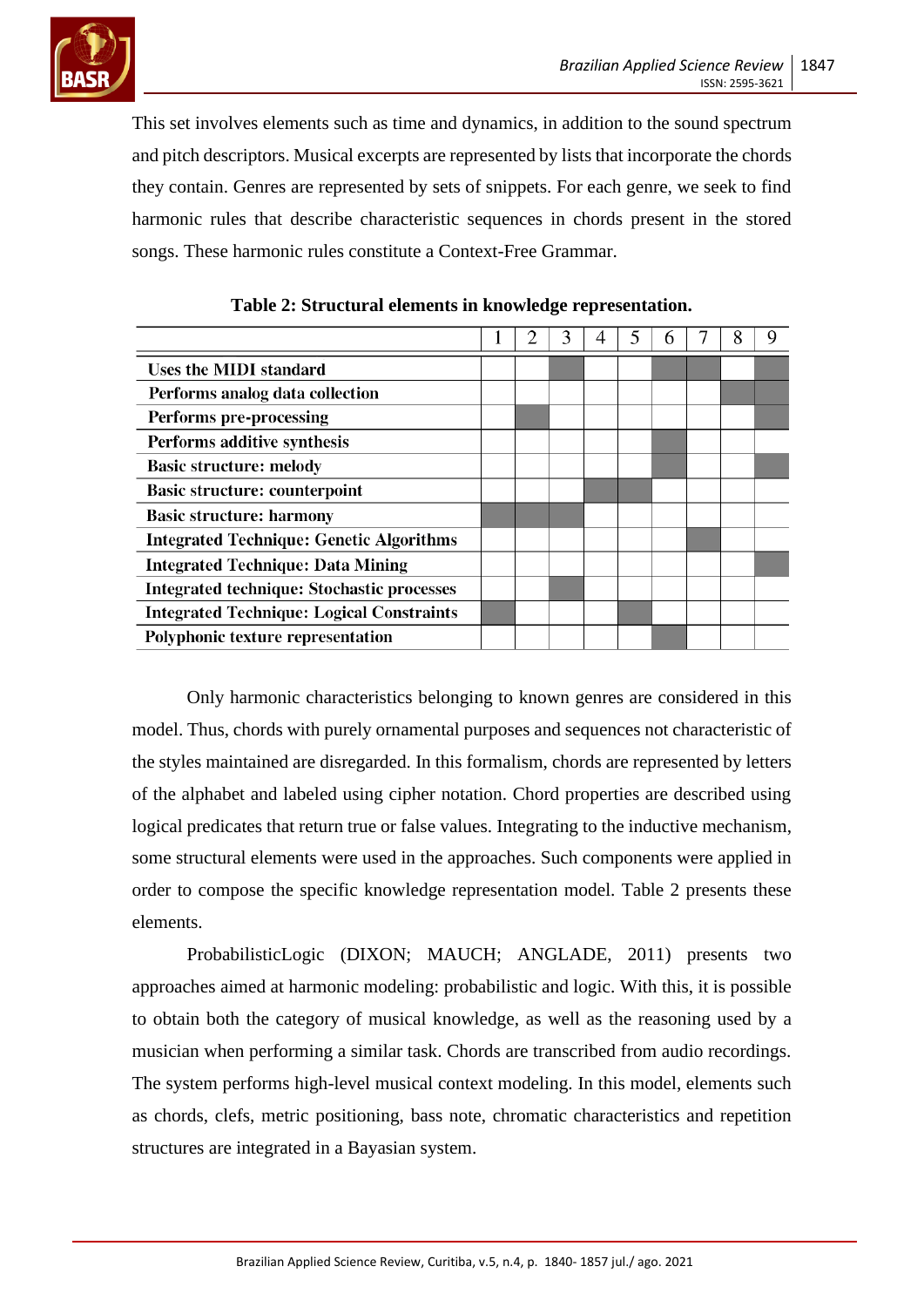

The system produces the content of a master staff that contains a symbolic sequence representing chords. Each symbol includes key variations and modulations over time. In addition, he focuses on the logical description of harmonic sequences in order to characterize musical styles and particular genres. Harmonic relations are represented through the formalism of first-order logic. The approach is based on representations by decision trees, used to classify unvisited samples or provide suggestions regarding database characteristics.

ApplicationILP (POMPE; KOONONENKO; MAKSE, 1996) developed a tool with the purpose of carrying out the knowledge discovery process in a database with tens of thousands of instances. The system was implemented in such a way that the induction of a hypothesis is treated as an optimization problem. This approach is aimed at dealing with the problem involving the composition of the two-part counterpoint.

The application of machine learning techniques proved to be adequate for this subdomain of tonal music, which has imprecise characteristics, involving unconventional and demanding aspects from the point of view of accuracy. Two target predicates were used to represent prior knowledge from the universe of musical constants. Additionally, both positive and negative instances were trained, with the purpose of applying induction through rules.

LearningMusical (MORALES; MORALES, 1995) uses first-order logic to express counterpoint rules, allowing relations between musical states to be described in a compact and understandable way. The system performs the analysis from a finite set of well-established rules. The learning of rules is implemented through the PAL system (MORALES, 1994). This environment is powered by a subset of Horn clauses.

These clauses contain stored knowledge from two sources: samples and prior information, being in both cases expressed declaratively. PAL incorporates counterpoint rules and uses them in music analysis and note generation according to the *cantus firmus* conventions. In this way, a sequence of individual notes is used as the basis for applying the counterpoint rules. With this, new notes are generated according to the established harmonic restrictions. Through the PAL system, constraints can be used as guidelines in the search for hypotheses, both in the immediate context and in a more extensive way.

The ExpressiveConcatenative model (MAESTRE et al., 2009) performs expressive synthesis through the acquisition of knowledge obtained from audio recordings. From these recordings, samples of punctual notes are carefully concatenated, forming melodies with a body directed to their execution. The system seeks to produce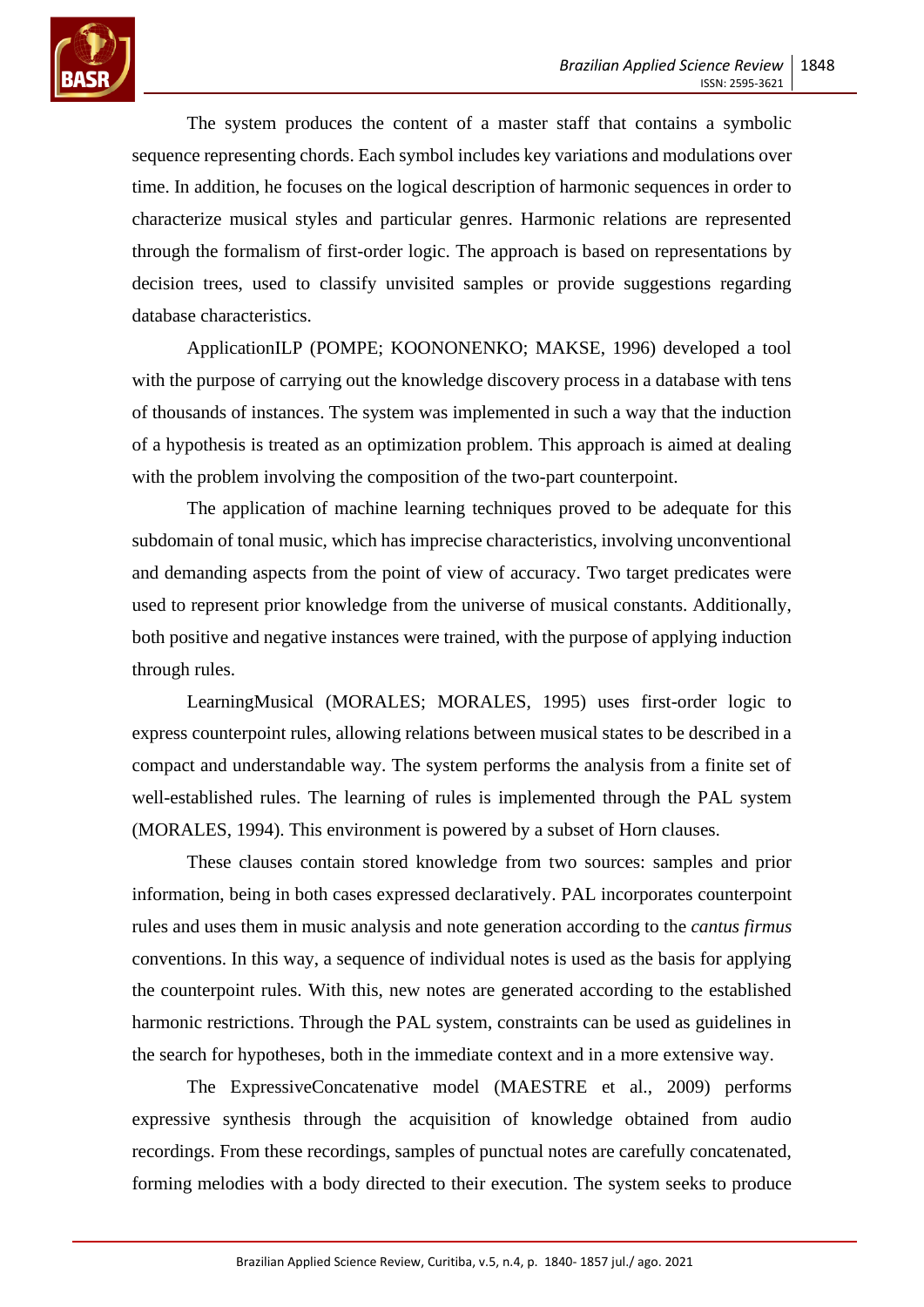

an audio sequence from the analysis of scores. For this, it uses an inductive performance model, which is integrated with a database generated from real executions.

The approach applies the idea of using the same database in the main steps of the process. In this way, both in the introduction of the performance model and in the sound concatenation of the samples, the same knowledge base is manipulated. Thus, a connection is established during the synthesis process between the sound of the instrument being played and the characteristics modeled from this execution.

ConstructiveAdaptive (NUMAO; TAKAGI; NAKAMURA, 2002) deals with musical structures capable of causing characteristic human feelings. A system for automatic arrangement and composition was built, which generates musical pieces with the ability to produce specific feelings in a person. Initially, the system collects feelings from musical works.

Based on this information, musical structures are extracted that will serve as a basis for the production of feelings. With regard to musical generation, the system is directed towards two possibilities: making arrangements in pre-existing music and creating new compositions automatically. In both cases, the result produced has the capacity to produce previously determined feelings in an individual.

The approach of ModelingMoods (PEREZ; RAMIREZ; KERSTEN, 2008) is focused on the instrumental aspect of works performed on the violin. The system stores expressive patterns that are acquired automatically. Performs the modeling of interpretive aspects such as variations in time, dynamics and height. In addition, the model receives information related to gesture control, with emphasis on the direction of the arc and positioning of the fingers.

The system is based on four types of performative moods: Sadness, Happiness, Fear and Anger. There are two expressive characteristics analyzed: time and a set of notelevel descriptors. These descriptors comprise qualities related to attack, duration, energy, bow direction and string being plucked. Both the note sequences and the expressiveness variations in the performance are defined in a structured way through first-order logic predicates. There are two groups of predicates to describe the musical context of each note and expressive variations.

Predicates for musical context define information about intrinsic properties of notes, including duration and metric position. They also store your predecessor and subsequent notes, as well as the length and direction of the intervals. Expressive variation predicates define the length factor of a note with respect to its duration on the staff.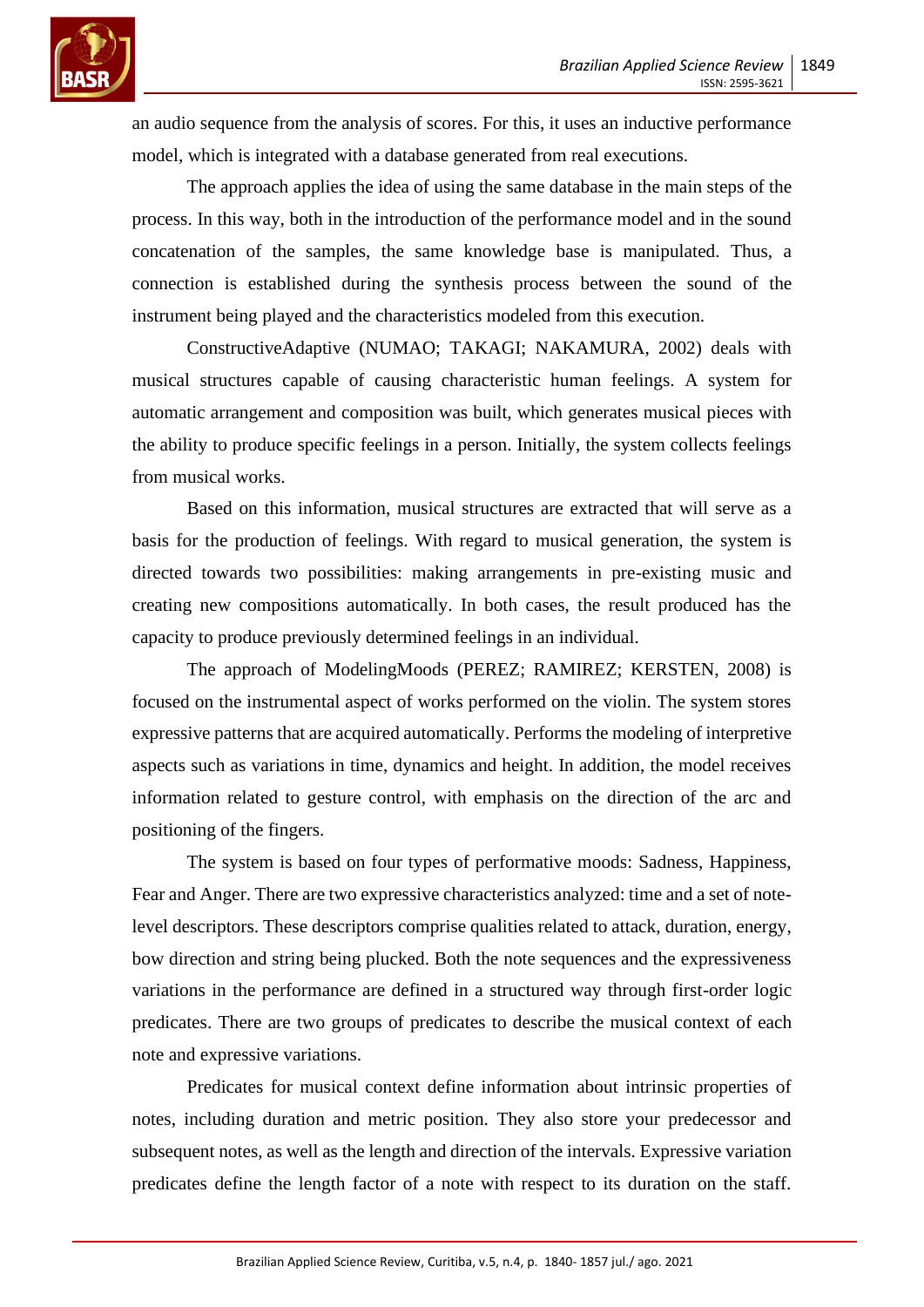

Additionally, they have the ability to incorporate the change point in the direction of the bow, the string the note is played on, and the energy level in the performance.

In ModelingExpressive (RAMIREZ; HAZAN, 2005) the approach aims to investigate musical performance in Jazz melodies. Uses machine learning techniques to extract regular movements and performance patterns. Therefore, classification and regression methods are applied to databases obtained from real jazzy executions. Considering the regression methods, predictive precision is sought to generate good solutions from the point of view of accuracy. In the case of classification, its use is intended to provide an understandable description regarding the system's predictions. Regression-based models are introduced with the aim of implementing transformations that enable characteristic performances. The classification models are used to enable the understanding of the principles and criteria regarding the execution of musical excerpts.

# 3.2 HOW DOES THE APPROACH APPLY THE COMPUTATIONAL RESOURCES LINKED TO ILP?

The computational resources used involve mechanisms for logical induction, preprocessing tools, programming languages, theoretical conceptualization for perception and melodic cognition. Initially, the logical inference mechanism TILDE (Top-down Induction of Logical Decision Trees), (BLOCKEEL, 1999) is based on first-order logic and applies induction through decision trees. Its functionality is considered an extension to the C4.5 algorithm (SALZBERG, 1994), which instead of testing attribute values in nodes of a tree, tests logical predicates (MAESTRE et al., 2009). In this model, each tree addresses a specific classification problem.

In ImprovingMusic, rules describing harmonic patterns from a given genre can coexist with rules from other genres in the same tree. ProbabilisticLogic performs the description of chords in terms of their root note, scale degree, and interval categories between successive notes. The use of TILDE in ExpressiveConcatenative provides advantages in the sense of obtaining propositional decision trees with efficiency and pruning techniques, in addition to the use of first-order logic and the possibility of including prior knowledge in the learning process. ModelingMoods performs structured data mining through the inductive approach, applying the top-down algorithm to decision trees. The computational resources and tools used in each approach are presented in Table 3**.**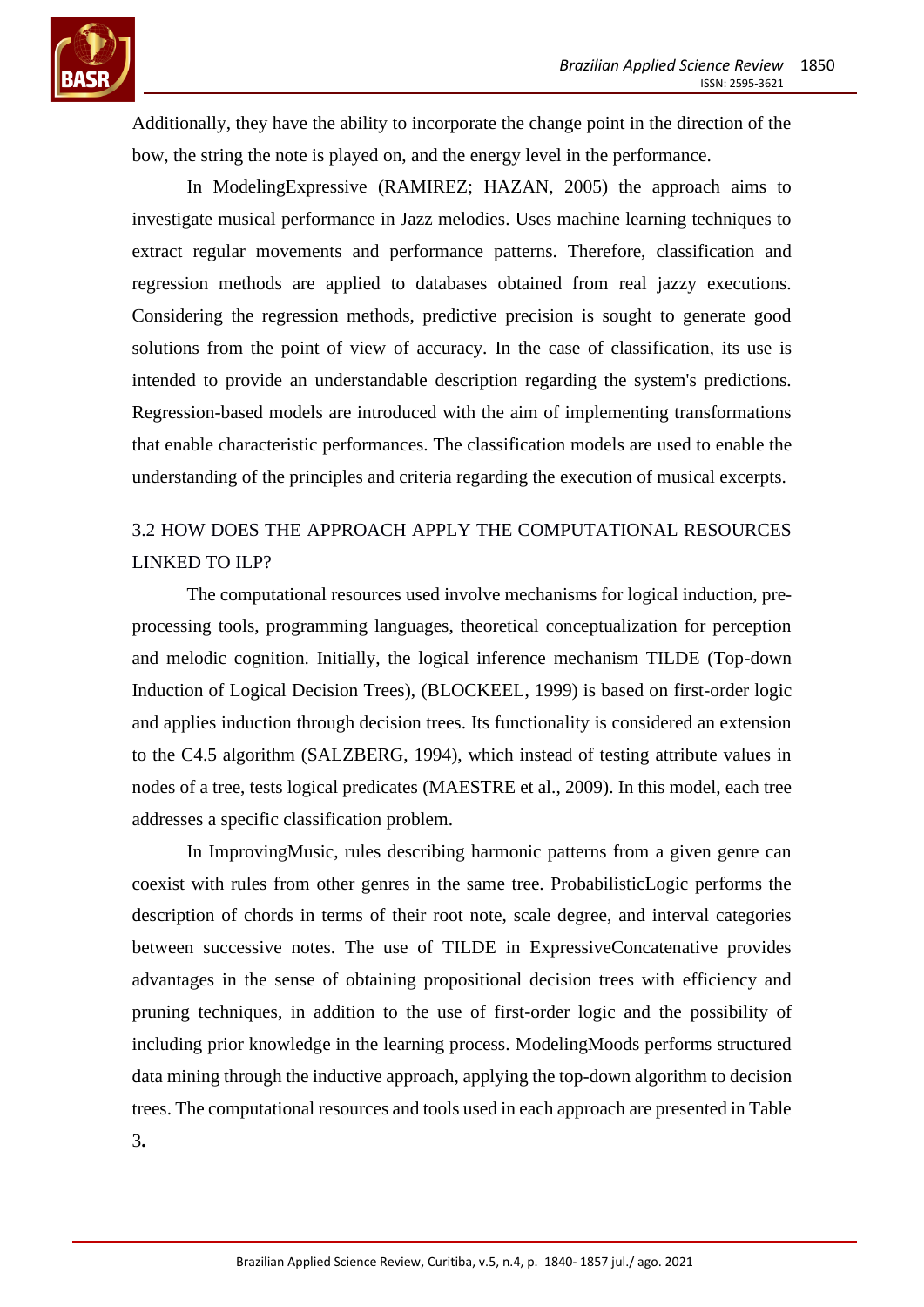

|                               | 2 | 3 |  | 6 | 8 | 9 |
|-------------------------------|---|---|--|---|---|---|
| Aleph                         |   |   |  |   |   |   |
| C4.5                          |   |   |  |   |   |   |
| <b>SFOIL</b>                  |   |   |  |   |   |   |
| <b>Narmour</b>                |   |   |  |   |   |   |
| <b>SMSTools</b>               |   |   |  |   |   |   |
| <b>TILDE</b>                  |   |   |  |   |   |   |
| Pal                           |   |   |  |   |   |   |
| <b>JBoss Drools</b>           |   |   |  |   |   |   |
| <b>Induction from Prolog</b>  |   |   |  |   |   |   |
| <b>Uses WEKA</b>              |   |   |  |   |   |   |
| Uses additional training base |   |   |  |   |   |   |

**Table 3: Computational resources linked to ILP**

The inductive logic programming system Aleph (A Learning Engine for Proposing Hypotheses), (SRINIVASAN, 2007) was developed with the purpose of exploring ideas expressed by Horn clauses with high representational capacity. Written in Prolog, it allows the description of complex expressions, simultaneously incorporating the acquired knowledge, with the ability to choose the order of generation of rules, change in the evaluation and search functions (CONCEIÇÃO, 2008).

In ProbabilisticLogic, these concepts are applied to find a minimum set of rules that is capable of describing the totality of positive samples and a minimum number of negative samples. These rules cover all 4-chord sequences, with each sequence being dealt with only once. ModelingExpressive uses its standard set manipulation algorithm to build individual hypotheses. In this way, Aleph uses the first unvisited positive sample as a seed for the search and covers the clause space according to a previously defined length constraint.

Namour is a theory for perception and cognition of melodies applied to music analysis. It helps to understand both the melodic meaning and the knowledge involved in its creation (SAKHARE; HANCHATE, 2014). ExpressiveConcatenative uses the implication/realization model of this theory, where each note belongs to a Namour structure. ModelingMoods uses the Namour context, where specific groups are defined with which a note maintains a membership relationship. ModelingExpressive makes extensive use of this concept, incorporating information about previous and successor notes, as well as intrinsic properties of intervals.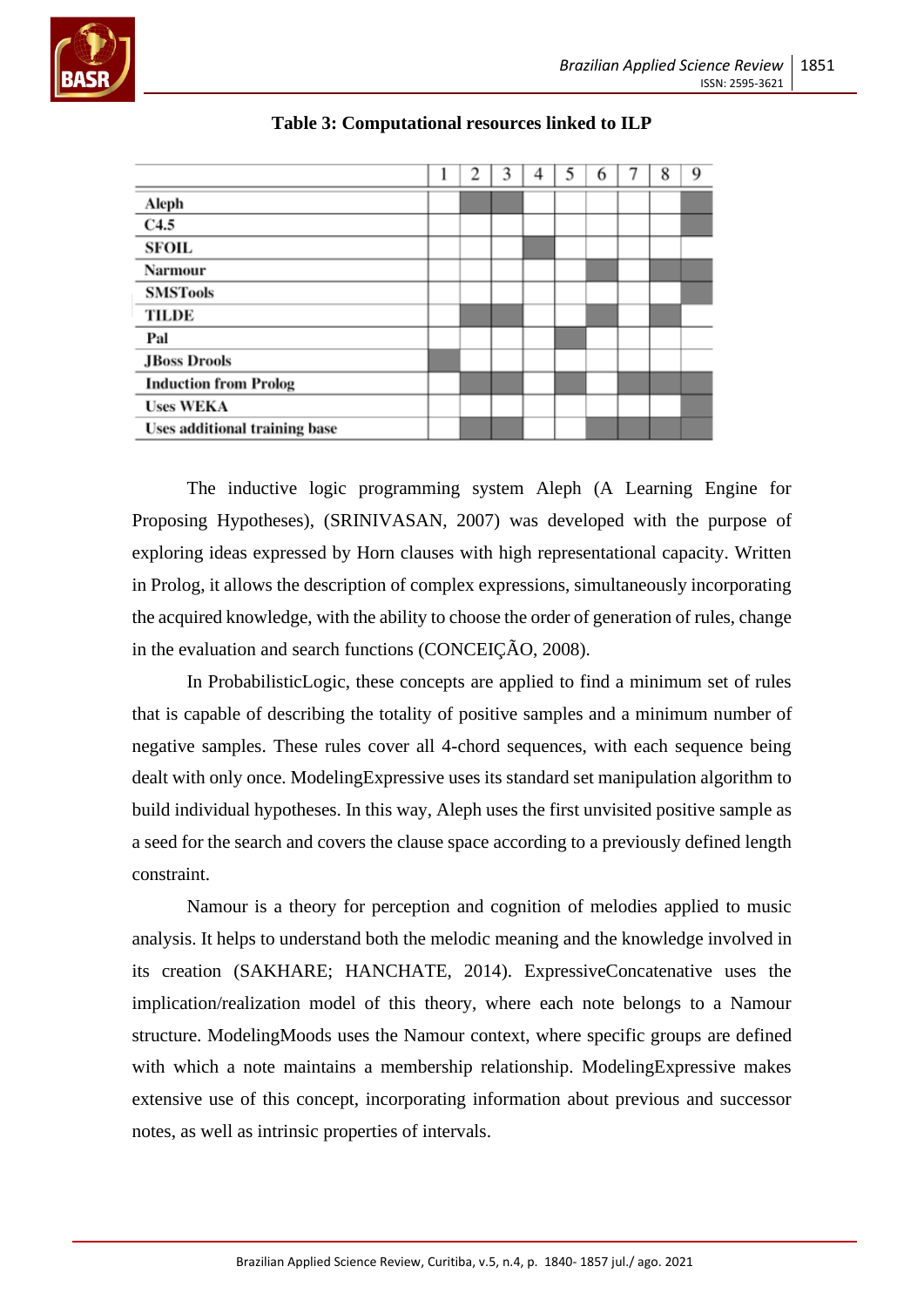

ModelingExpressive uses SMSTools (SALAMON, 2013) to perform preprocessing, creating a high-level description of audio recordings. It also generates an expressive sound according to transformations obtained by machine learning. This approach uses the C4.5 algorithm (SALZBERG, 1994) to obtain a set of classification rules directly from the generated decision tree. The rules mechanism applied in SymbolicRepresentation is based on JBoss Drools (LEY; JACOBS, 2011) which allows the operation according to pre-defined lines of development.

This mechanism uses the Rete algorithm (LIU; GU; XUE, 2010) to perform pattern matching. LearningMusical is based on the PAL system (MORALES, 1994) for logical learning. This system is used in the counterpoint analysis process to perform transition rules learning. Such rules are expressed in the form of Horn clauses from pairs of musical states (sets of notes), in addition to representing general purpose musical knowledge.

The FOIL system (QUINLAN, 1990) is an initial step towards obtaining efficient tools to deal with real world problems. It is considered a milestone in the field of ILP (POMPE; KOONONENKO; MAKSE, 1996; PATEL; OZA, 2014; KOSTER; SABATER-MIR; SCHORLEMMER, 2011). ApplicationILP uses the SFOIL (Stochastic FOIL) algorithm, this algorithm combines the efficiency of FOIL with the implementation of a stochastic search strategy. This approach uses an extensional representation of experiences, based on target predicates. Such representation enabled the knowledge discovery process in a database superior to 10,000 instances.

### 3.3 DISCUSSION

Some additional factors were raised from the directions applied by the approaches. Regarding the Musicology components discussed, the characterization of genre and style, applied to expressive performance, automatic composition and instrumentation, stand out. With regard to experiments and tests, considerations were made about computational complexity, benchmarks and accuracy evaluation, among others. Table 4 presents the elements discussed in relation to both concepts in Musicology and experiments and tests. Regarding the logical rules representation system, the use of the Prolog language is considered, whose importance stems from its strongly declarative aspect. The Prolog unification mechanism - whose inference process has imperative characteristics (GUIMARAES, 2015) - is activated in the background, due to the logical induction algorithms applied to it. In this sense, the Aleph and TILDE tools stand out. Both perform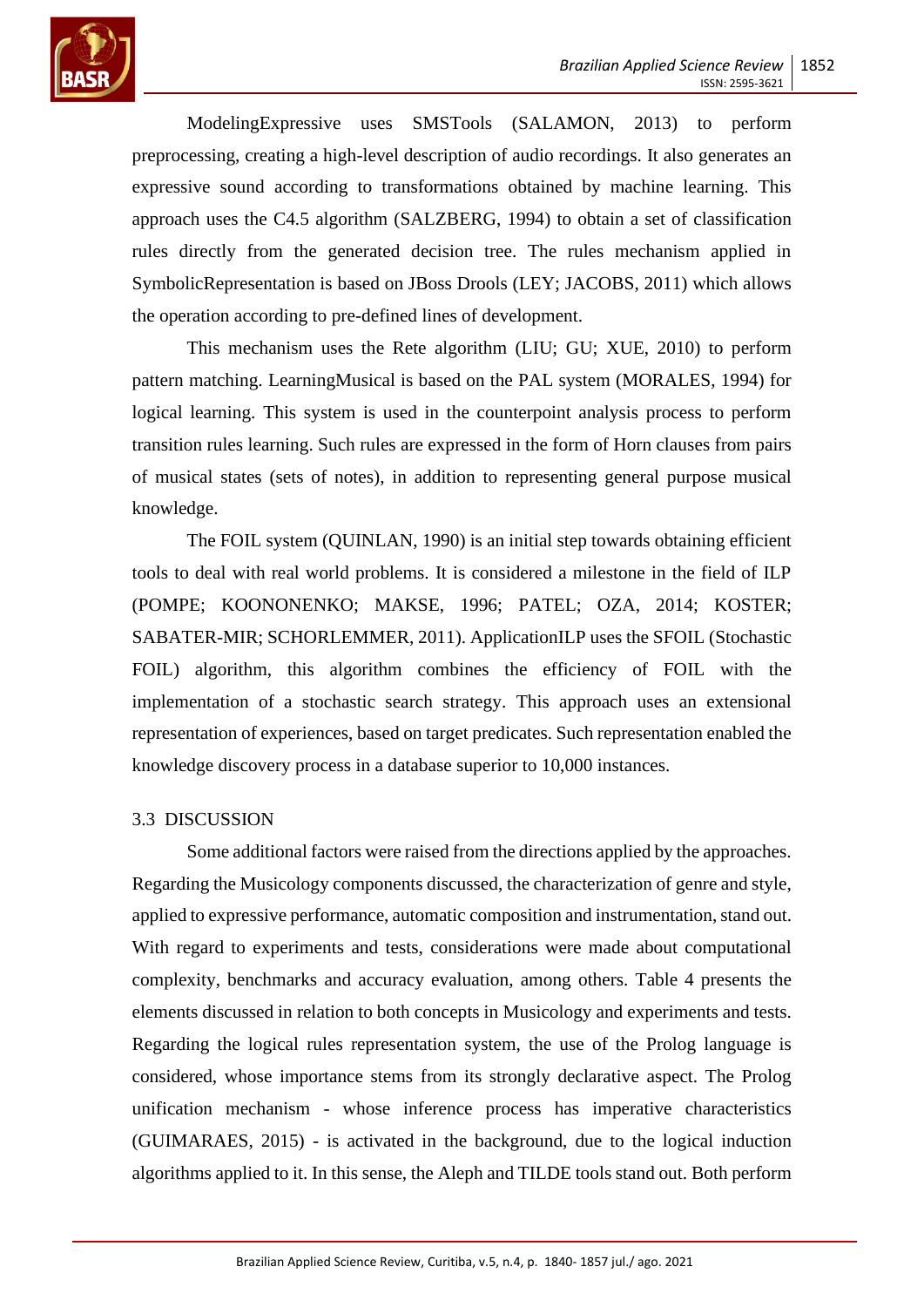

logical induction on Prolog predicates. The Narmor theory also stands out as an important descriptive resource.

Through this modeling, melodies can be expressed by lists of superimposed structures (Narmour sequences). The concept of Namour context allows the convenient representation of groupings, where one can express both the notion of successor notes and membership in specific groups.

|                                                |  | 2 | 3 |  |  |  |  | 8 | 9 |
|------------------------------------------------|--|---|---|--|--|--|--|---|---|
| <b>ELEMENTS OF MUSICOLOGY</b>                  |  |   |   |  |  |  |  |   |   |
| <b>Style characterization</b>                  |  |   |   |  |  |  |  |   |   |
| <b>Genre characterization</b>                  |  |   |   |  |  |  |  |   |   |
| Audio related analysis                         |  |   |   |  |  |  |  |   |   |
| <b>Melody/Harmony Analysis</b>                 |  |   |   |  |  |  |  |   |   |
| <b>Tonal functions</b>                         |  |   |   |  |  |  |  |   |   |
| <b>Diatonic degrees</b>                        |  |   |   |  |  |  |  |   |   |
| <b>Score representation</b>                    |  |   |   |  |  |  |  |   |   |
| Modal system                                   |  |   |   |  |  |  |  |   |   |
| <b>Interactive processing</b>                  |  |   |   |  |  |  |  |   |   |
| Focus on expressive performance                |  |   |   |  |  |  |  |   |   |
| <b>Focus on automatic composition</b>          |  |   |   |  |  |  |  |   |   |
| <b>Focus on instrumentation</b>                |  |   |   |  |  |  |  |   |   |
| <b>Educational purpose</b>                     |  |   |   |  |  |  |  |   |   |
| <b>EXPERIMENTS AND TESTS</b>                   |  |   |   |  |  |  |  |   |   |
| <b>Computational complexity considerations</b> |  |   |   |  |  |  |  |   |   |
| <b>Study by empirical processes</b>            |  |   |   |  |  |  |  |   |   |
| Evaluation by musicians and non-musicians      |  |   |   |  |  |  |  |   |   |
| Performs benchmark                             |  |   |   |  |  |  |  |   |   |
| Performs beta test                             |  |   |   |  |  |  |  |   |   |
| Performs complete tests                        |  |   |   |  |  |  |  |   |   |
| Accuracy analysis                              |  |   |   |  |  |  |  |   |   |

#### **Table 4: Musicology, experiments and tests.**

#### **4 CONCLUSION**

This present work allows the evaluation of works that perform the representation of musical knowledge through Inductive Logic Programming. The research methodology was described in the second section and the results were analyzed in the third section according to the research questions. A number of characteristics addressed by the works were identified, so that the review provides a view covering fundamental components in the representation of musical knowledge.

Regarding the architecture for knowledge representation, the fundamental importance of 3 elements was observed: declarative programming language, mechanism for implementing logical induction and integrated technique for knowledge acquisition. In this sense, the Prolog language stands out for its expressive characteristic, which,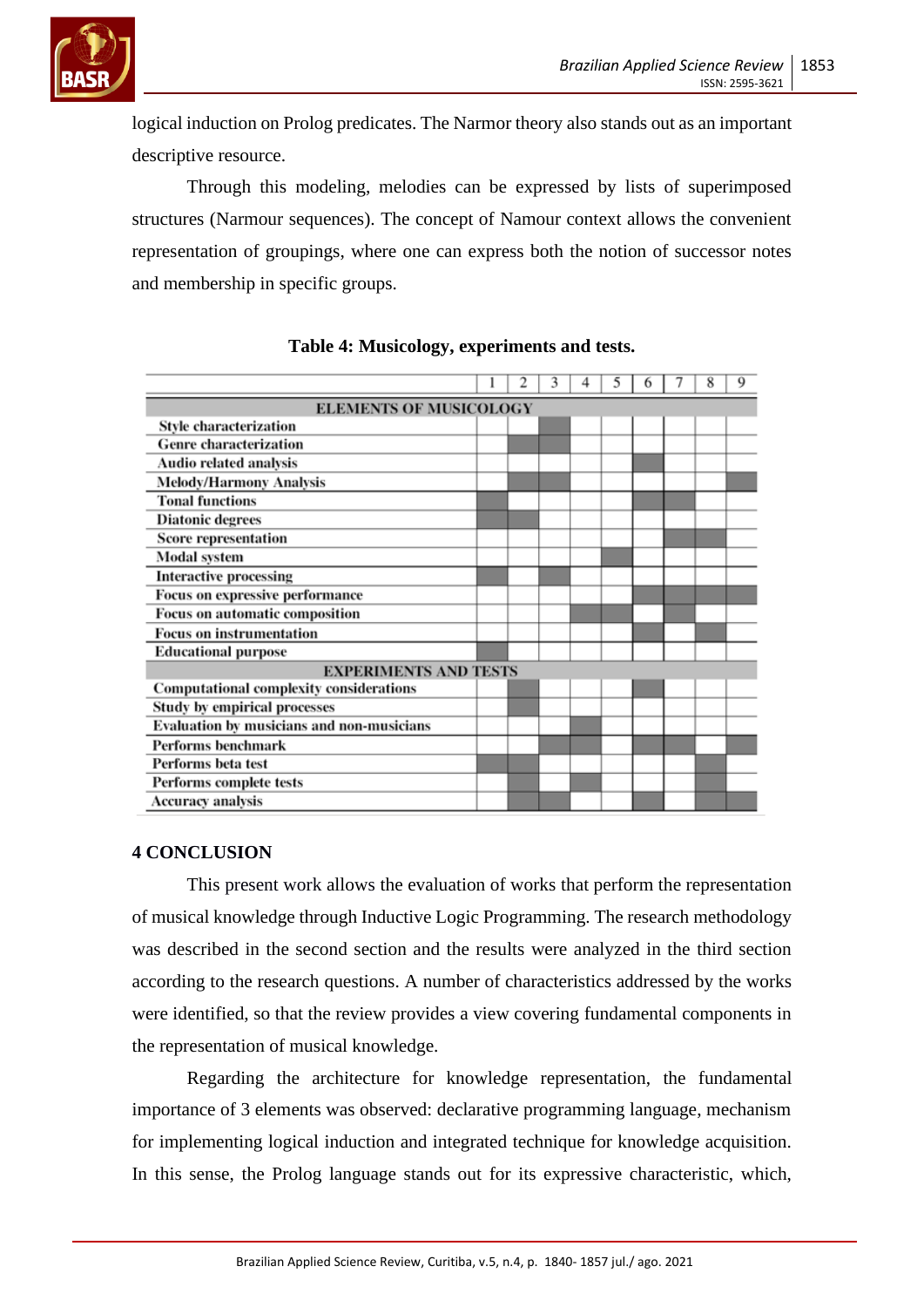

combined with an induction mechanism such as Aleph or TILDE, enables high representational capacity, in addition to simplicity in presenting such knowledge.

The methods involving genetic algorithms, logical constraints and data mining had analogous application by the approaches studied in relation to knowledge acquisition. It can be seen that the works analyzed are in different stages of validation. As is typical in this field, few considerations have been developed regarding computational complexity. Benchmark tests and accuracy evaluations were carried out, however, there was no study regarding targeting specific audiences, both lay and specialized. Similarly, no evaluations were performed from the point of view of human-computer interaction. In future studies, it is important to raise criteria aimed at a better understanding of such aspects.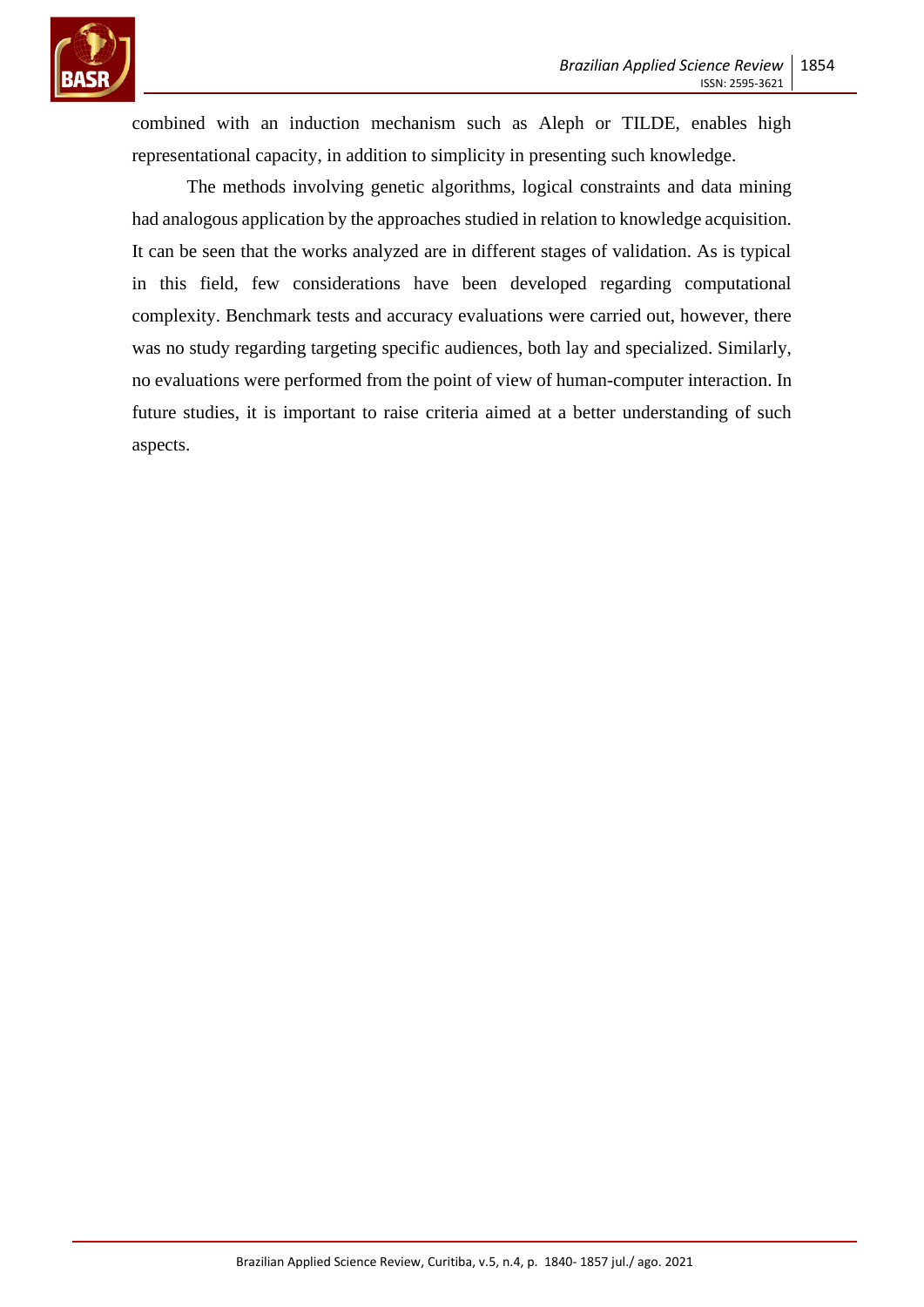

### **REFERENCES**

ABDALLA, G.; DAMASCENO, C. D. N.; NAKAGAWA, E. Y. A systematic literature review on systems-of-systems knowledge representation. 2015.

ALVARO, J. L.; MIRANDA, E. R.; BARROS, B. Ev: Multilevel music knowlegde representation and programming. SBCM, Belo Horizonte, Brazil, 2005.

ANGLADE, A. et al. Improving music genre classification using automatically induced harmony rules. Journal of New Music Research, Taylor & Francis, v. 39, n. 4, p. 349– 361, 2010.

BALABAN, M. The music structures approach in knowledge representation for. Computer Music Journal. Citeseer, v. 20, n. 2, p. 96–111, 1996.

BLOCKEEL, H. Top-down induction of first order logical decision trees. Aicommunications, Ios press, v. 12, n. 1-2, p. 119–120, 1999.

CHEN, L.; BABAR, M. A.; ALI, N. Variability management in software product lines: a systematic review. In: CARNEGIE MELLON UNIVERSITY. Proceedings of the 13th International Software Product Line Conference. [S.l.], 2009. p. 81–90.

CHONG, E. K. M.; DING, Q. Symbolic representation of chords for rule-based evaluation of tonal progressions. 2014.

CONCEIÇÃO, J. P. D. The aleph system made easy. Integrated Master in Electrical and Computers Engineering, Faculdade de Engenharia da Universidade do Porto, 2008.

DELGADO, M.; FAJARDO, W.; MOLINA-SOLANA, M. A state of the art on computational music performance. Expert Systems with Applications, Elsevier, v. 38, n. 1, p. 155–160, 2011.

DIXON, S.; MAUCH, M.; ANGLADE, A. Probabilistic and logic-based modelling of harmony. In: Exploring Music Contents. [S.l.]: Springer, 2011. p. 1–19.

FERNÁNDEZ, J. D.; VICO, F. Ai methods in algorithmic composition: A comprehensive survey. Journal of Artificial Intelligence Research, p. 513–582, 2013.

GONÇALVES JR, C. B.; HOMEM, M. R. P. Representação de conhecimento musical e programação lógica indutiva - uma revisão sistemática. 15º Simpósio Brasileiro de ComputaçãO Musical – SBCM. NUCOM, 2015, pp. 138–141.

GUIMARAES, J. O. Programming languages paradigms. In: . [S.l.]: UFSCar Sorocaba, 2015. p. 96–114.

KEELE, S. Guidelines for performing systematic literature reviews in software engineering. In: Technical report, Ver. 2.3 EBSE Technical Report. EBSE. 2007.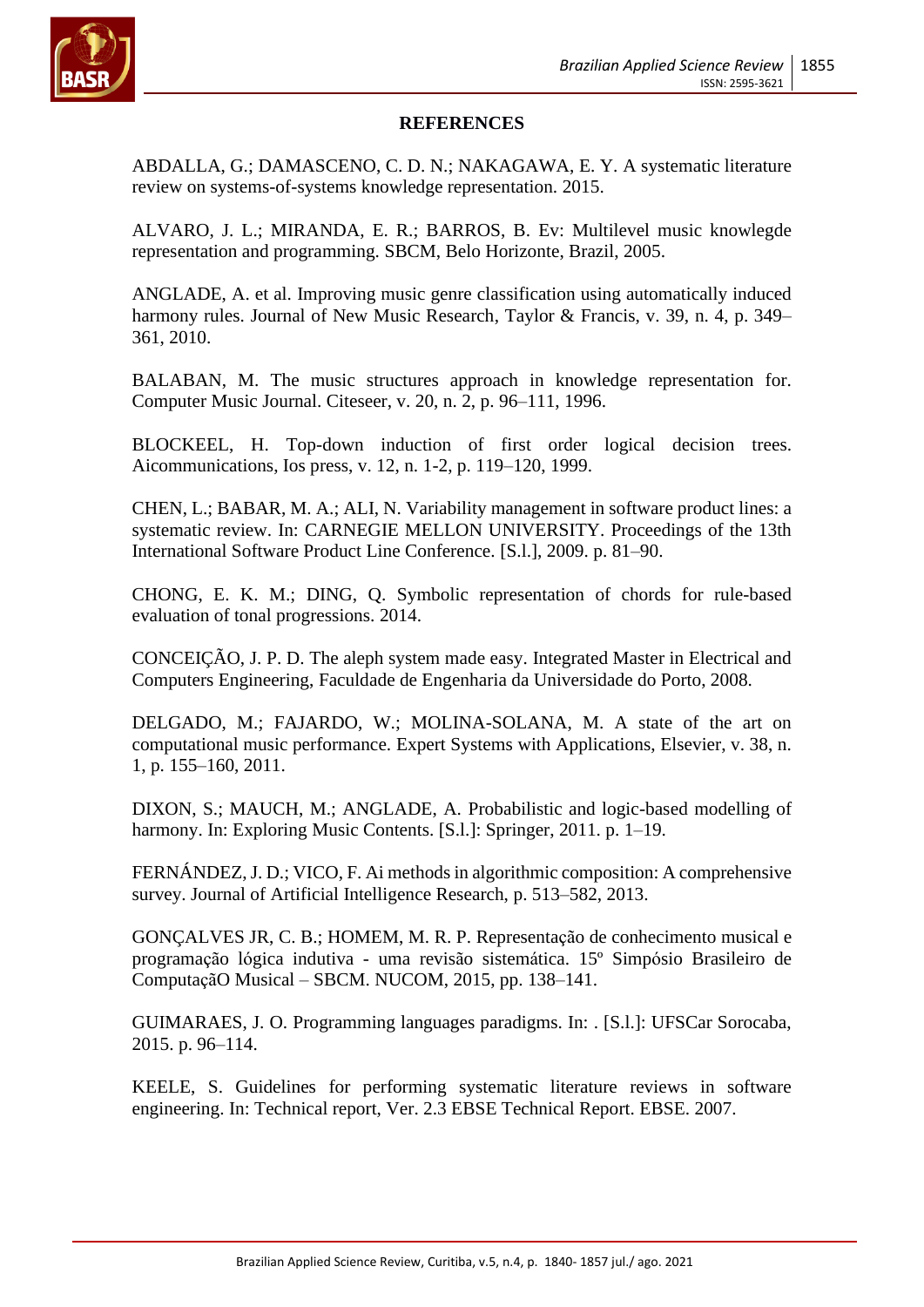

KHURUM, M.; GORSCHEK, T. A systematic review of domain analysis solutions for product lines. Journal of Systems and Software. Elsevier, v. 82, n. 12, p. 1982–2003, 2009.

KITCHENHAM, B. et al. Systematic literature reviews in software engineering. Information and software technology, Elsevier, v. 51, n. 1, p. 7–15, 2009.

KOSTER, A.; SABATER-MIR, J.; SCHORLEMMER, M. Trust alignment: a sine qua non of open multi-agent systems. In: On the Move to Meaningful Internet Systems: OTM 2011. [S.l.]: Springer, 2011. p. 182–199.

LEY, E. D.; JACOBS, D. Rules-based analysis with jboss drools: adding intelligence to automation. Proceedings of ICALEPCS 2011, p. 790–793, 2011.

LIU, D.; GU, T.; XUE, J.-P. Rule engine based on improvement rete algorithm. In: IEEE. Apperceiving Computing and Intelligence Analysis (ICACIA), 2010 International Conference on. [S.l.], 2010. p. 346–349.

MAESTRE, E. et al. Expressive concatenative synthesis by reusing samples from real performance recordings. Computer Music Journal, MIT Press, v. 33, n. 4, p. 23–42, 2009. MILETTO, E. M. et al. Introdução a computação musical. In: CBComp xCongresso Brasileiro de Computação, 4., Itajaí, 2004. "Anais...". Itajaí, SC - Brasil, ISSN 1677-2822. [S.l.: s.n.], 2004. p. 883–902. ISSN 1677-2822.

MINSKY, M. Music, mind, and meaning. Computer Music Journal, JSTOR, p. 28–44, 1981.

MORALES, E. Learning patterns for playing strategies. International Computer Chess Association Journal, Citeseer, v. 17, n. 1, p. 15–26, 1994.

MORALES, E.; MORALES, R. Learning musical rules. In: CITESEER. Proceedings of the International Joint Conference on Artificial Inteligence. [S.l.], 1995.

NUMAO, M.; TAKAGI, S.; NAKAMURA, K. Constructive adaptive user interfacescomposing music based on human feelings. In: Menlo Park, CA; Cambridge, MA; London; AAAI PRESS; MIT PRESS; 1999. Proceedings of the National Conference on Artificial Intelligence. [S.l.], 2002. p. 193–198.

PATEL, J.; OZA, B. A. Survey on graph pattern mining approach. In: IJEDR. International Journal of Engineering Development and Research. [S.l.], 2014. v. 2, n. 1.

PEREZ, A.; RAMIREZ, R.; KERSTEN, S. Modeling moods in violin performances. In: UniversitatsverlagG Der Tu, SMC 08: 5th Sound and Music Computing Conference: Sound in Space-Space in Sound, July 31st-August 3rd, 2008, Berlin, Germany: Proceedings. [S.l.], 2008. p. 30.

POMPE, U.; KONONENKO, I.; MAKSE, T. An application of ilp in a musical database: Learning to compose the two-voice counterpoint. Citeseer, 1996.